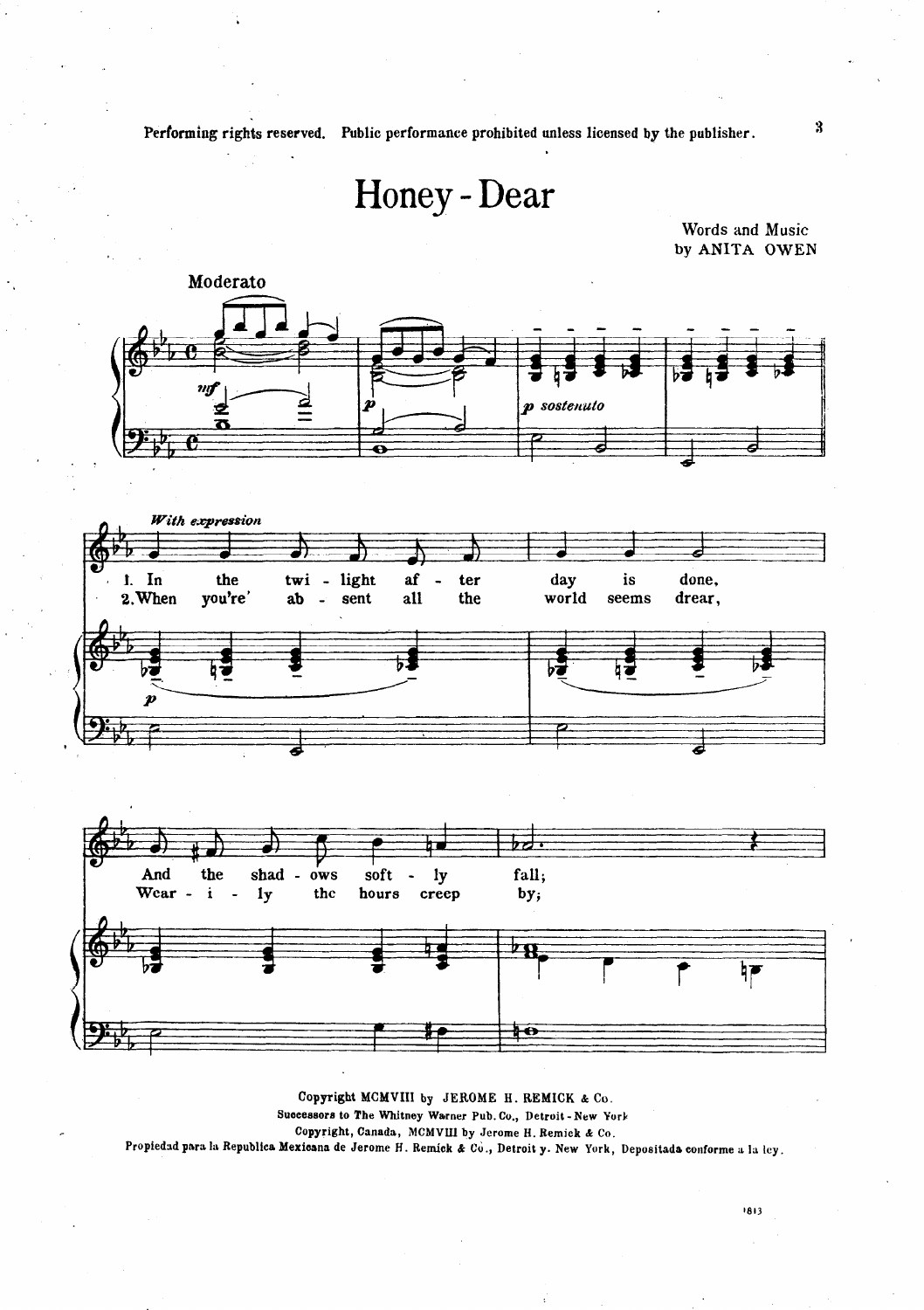







Honey Dear. 3

 $\frac{1}{2}$  ,  $\frac{1}{2}$ 

 $\overline{4}$